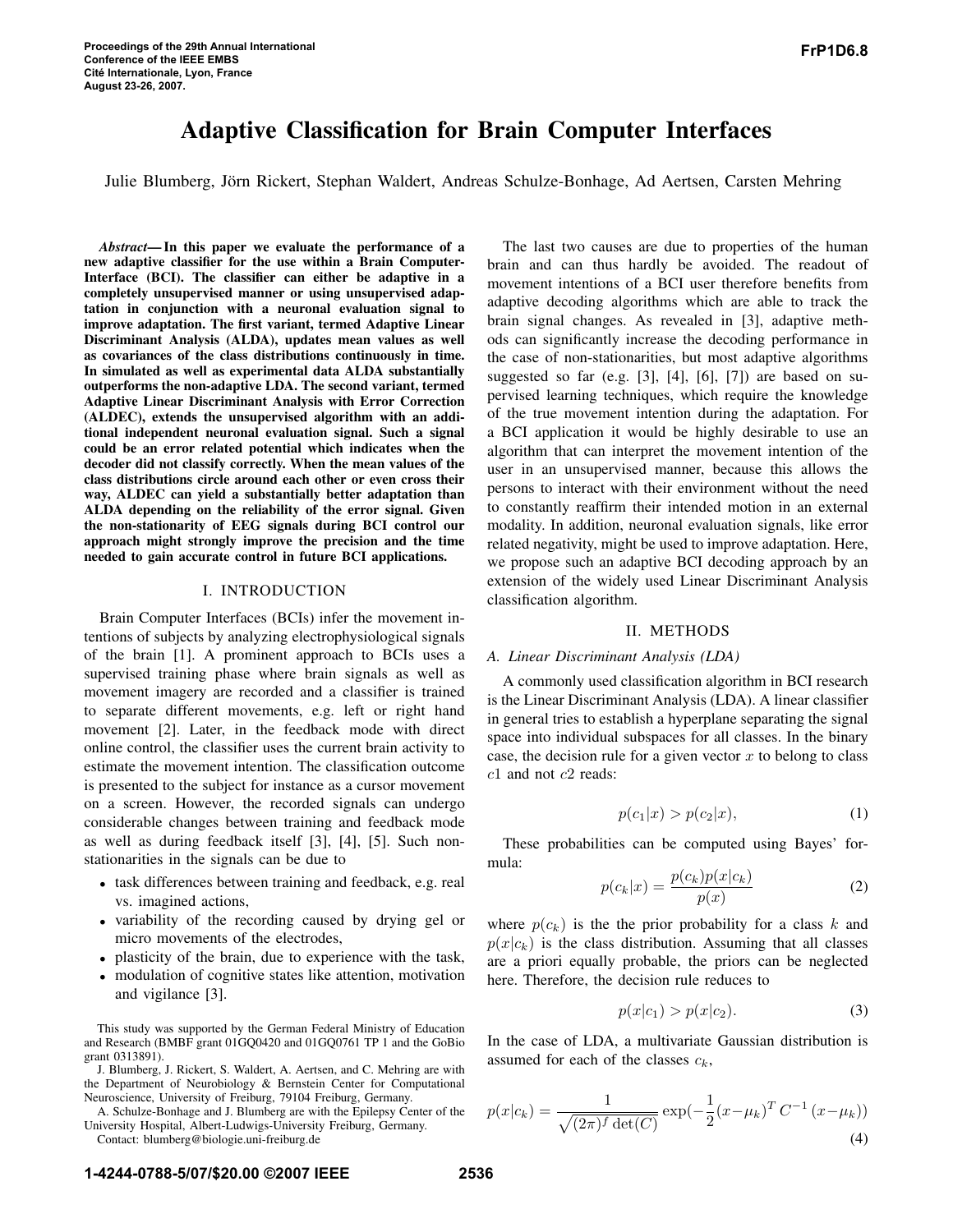where  $x$  is the vector to be classified,  $f$  is the dimension of this vector,  $C$  is the common covariance matrix for all classes and  $\mu_k$  is the mean value of class k. In this case the decision surface is given by a hyperplane separating the signal space in two subspaces.

The classification performance of a classifier can be measured by the *decoding power*, i.e. the percentage of correctly classified samples.

# *B. Adaptive Linear Discriminant Analysis (ALDA)*

In brief, the adaptive LDA (ALDA) works as follows: Using data from a supervised training period like for the LDA, the initial data distributions in feature space are estimated for the different classes. In every following feedback step the discriminative condition is then updated via Expectation-Maximization [8], where

• In the Expectation step, the current probability is estimated using Gaussian distributions for  $K$  classes:

$$
p(c_k|x) = \frac{p(c_k)p(x|c_k)}{p(x)} = \frac{p(c_k)p(x|c_k)}{\sum_{k=1}^{K} p(x|c_k)p(c_k)}
$$
(5)

• In the Maximization step, the resulting probability of the expectation is used to update the means for all classes, calculated of the last  $N$  vectors  $x_i$  weighted with their class probabilities (for training data, where a class label  $k$  is known, the probability for the correct class is 1, for all other classes 0),

$$
\mu_k = \frac{1}{p(c_k)N} \sum_{i=1}^{N} p(c_k | x_i) x_i
$$
 (6)

and to update the common covariance

$$
C = \frac{1}{N-1} \sum_{k=1}^{K} \sum_{i=1}^{N} p(c_k | x_i)(x_i - \mu_k)(x_i - \mu_k)^T
$$
 (7)

For every new sample and its estimated probabilities, the oldest of a N-sample window of the former training samples is replaced, resulting in a sliding window, which constantly updates the training set for the classifier.

## *C. ALDA with Error Correction (ALDEC)*

The limits of unsupervised adaptive methods lie in large shifts in the data or a crossing of class distributions, corresponding to a class label switch. Unsupervised methods in principal are not capable to follow such a switch. To tackle this problem, we developed an enhancement of ALDA which is able to profit from an additional signal elicited by the presentation of wrong classification results. Error-related potentials (ERP) are widely reported in the literature: When a person's action was incorrectly interpreted, for instance by a computer, or incorrectly performed, characteristic potentials can be measured for example in EEG and fMRI [9], [10], [11].

Our Adaptive Linear Discriminant Analysis with Error Correction (ALDEC) uses a probabilistic model of a binary error signal in addition to the neuronal signal related to the action to be decoded. Based on the reliability  $R$  of the error signal, its influence on the adaptation of the decoder is weighted. This reliability could be inferred from training experiments with every subject, where one presents a random decoding error to a subject and registers, how often the corresponding error related neuronal activity is detected. In detail, ALDEC works as follows: In every step, after applying ALDA, the probabilities of ALDA are updated with the error probability. Incorporating the neuronal error signal  $e$ , equation (2) reads

$$
p(c_k|x,e) = \frac{p(c_k)p(x,e|c_k)}{p(x,e)}
$$
(8)

and assuming the neuronal signal  $x$  and the error related potential as independent

$$
p(c_k|x, e) = \frac{p(c_k)}{p(x, e)} p(x|c_k) p(e|c_k).
$$
 (9)

In the ideal case where every error is detected, the distribution of an error signal is

$$
p(e|c_k) = \begin{cases} 1 & \text{for } c_k \neq c_{est} \\ 0 & \text{for } c_k = c_{est} \end{cases}
$$
 (10)

depending on the real class  $c_k$  and the estimated class  $c_{est}$ . More generally, the reliability R indicates, given an error occurred, how probable the error is detected. We assume the symmetric case, where this is equal to the probability that no error was detected if no error happened. The probability that there was no classification error equals the decoding power DP. Out of this conditions the following probabilities can be deduced:

|                   | Error occurred | No error occured |
|-------------------|----------------|------------------|
| Error detected    | $DP$ $R$       |                  |
| No error detected |                |                  |

## III. RESULTS

# *A. ALDA with Error signal*

In simulation studies with a two dimensional signal vector, we introduced shifts of the mean values of the class distributions between training and feedback mode. First, we calculated the theoretically maximal decoding power *DPmax* by training the classifier at each trial on the actual simulated distributions. Then, we compared *DPmax* with the decoding power of LDA, ALDA and ALDEC.

Two scenarios were distinguished:

1) Class distributions rotate around the center of the vector between the two means by 90 or more degree. In this case, the error signal is needed and significantly improves the decoding power. For an example see the temporal evolution of two real  $(R1, R2)$  and estimated  $(E1, E2)$  class distributions in Fig.1 and the corresponding decoding power over time in Fig.2 for different classification techniques. As the real distributions in feedback are rotated 90◦ compared to the training, a purely unsupervised ALDA in the lowest row is not capable to follow the change. The upper row shows the ideal case of an adaptive LDA plus a 100%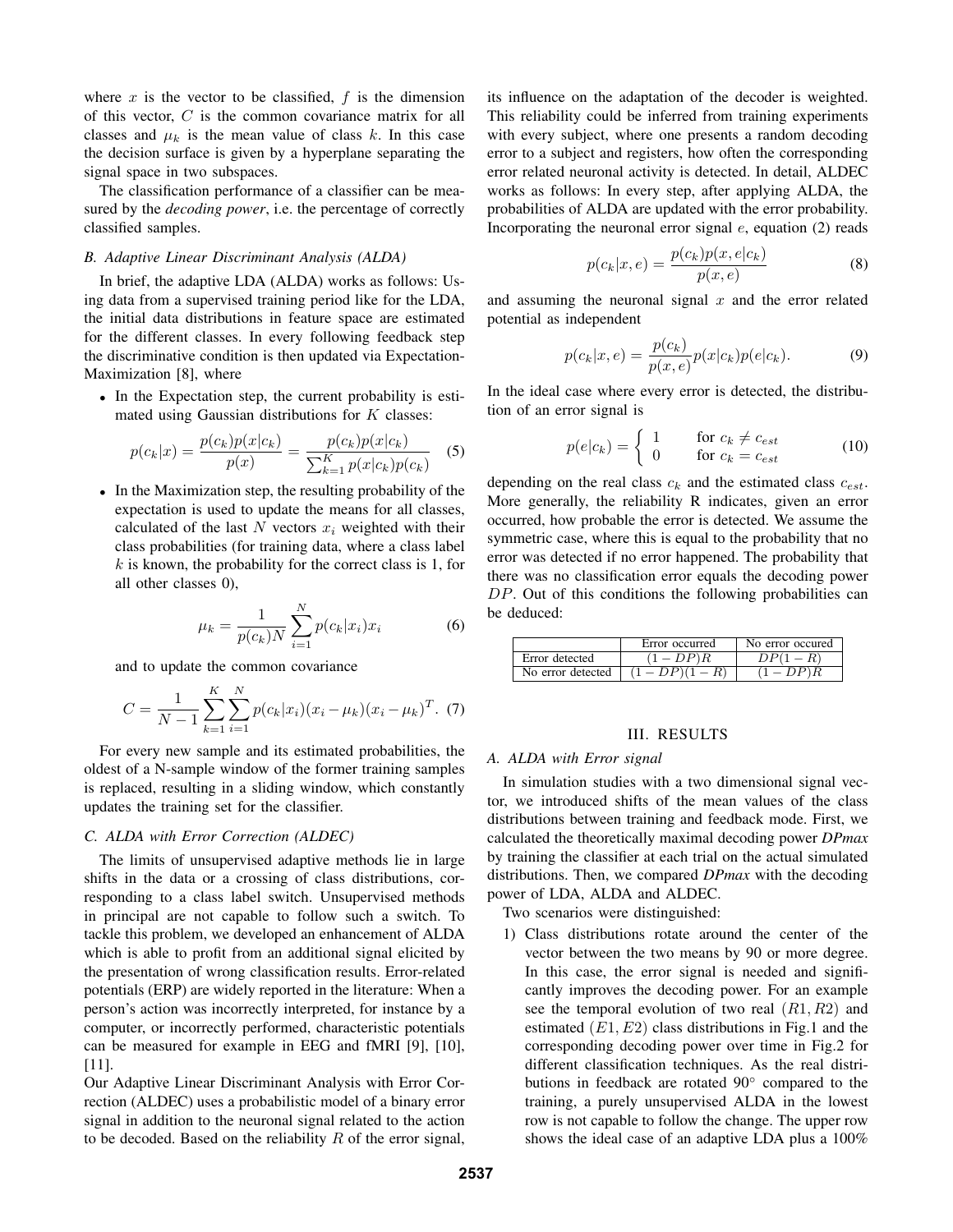

Fig. 1. Temporal evolution of estimated class distributions for a  $90^\circ$  rotation between training and feedback The left plot shows the situation at the beginning of the feedback session: The classifier is based on the training data, therefore the estimated class distributions E1 and E2 are not the same as the real feedback distributions R1 and R2. Three methods are compared: ALDEC with reliability  $R = 100\%$  in the first row, ALDEC with  $R = 80\%$ in the second row and in the third row ALDA without the use of an error signal. In contrast to ALDEC, ALDA cannot follow the 90° rotation of two classes with mean distance 3 and covariance  $\begin{pmatrix} 1 & 0 \\ 0 & 1 \end{pmatrix}$ .

reliable error signal. The estimated distributions are quickly approaching the real ones and are completely overlapping at the end. In the middle row the error signal is only 80% reliable but still has a remarkable effect. This result, which can also be seen in the corresponding decoding power values in Fig.2, indicates that even a non-perfect detection of the error will be of much help.

2) The means of the class distributions were shifted equally. In this case, ALDA already substantially outperforms LDA and after a sufficient number of trials, nearly reaches DPmax as shown in Fig.3. In this case, adding an error signal does hardly increase the performance of adaptive decoding.

### *B. Application of ALDA to EEG-BCI experiments*

To test its performance with real data, we applied ALDA to non-stationary EEG BCI data using the data set IIIb of BCI-Competition III [7]. This dataset contains information of the bipolar EEG channels C3 and C4 for cued motor imagery with online feedback and was provided by the BCI-Lab, Graz University of Technology, (G. Pfurtscheller, A. Schlögl) to



Fig. 2. Decoding power over time for 90◦ rotation between training and feedback LDA and ALDA show a decoding power at chance level 0.5. If an error signal with reliability of 100% or 80% is additionally considered, the decoding power nearly reaches DP max after 150 or 300 trials, respectively.